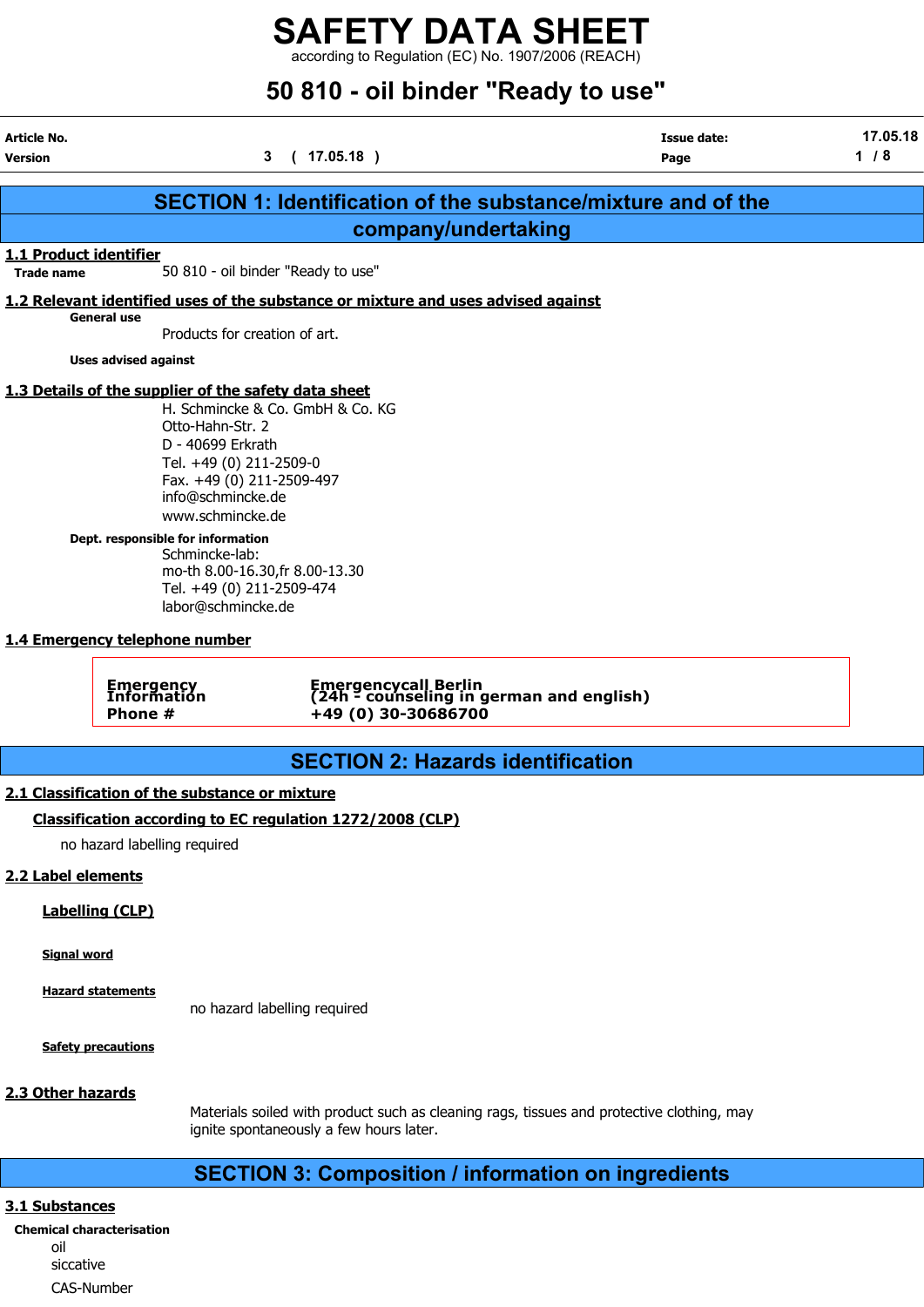according to Regulation (EC) No. 1907/2006 (REACH)

# 50 810 - oil binder "Ready to use"

| Article No. |            | <b>Issue date:</b> | 17.05.18 |
|-------------|------------|--------------------|----------|
| Version     | (17.05.18) | Page               | ◠<br>70  |

EINECS / ELINCS / NLP EU index number Customs tariff number REACH registration No. RTECS-no. Hazchem-Code CI-Number

#### 3.2 Mixtures

Additional information

### SECTION 4: First aid measures

#### 4.1 Description of first aid measures

#### General information

Immediately remove all contaminated clothing.

#### In case of inhalation

Move victim to fresh air. Seek medical aid in case of troubles.

#### In case of skin contact

Thoroughly wash skin with soap and water. Seek medical attention if irritation persists.

#### After eye contact

In case of contact with eyes, rinse immediately with plenty of flowing water for 10 to 15 minutes holding eyelids apart. Seek medical attention if irritation persists.

#### After swallowing

Rinse mouth immediately and drink plenty of water. Do NOT induce vomiting. Seek medical treatment in case of troubles.

#### 4.2 Most important symptoms and effects, both acute and delayed

No data available

#### 4.3 Indication of any immediate medical attention and special treatment needed

Treat symptomatically.

### SECTION 5: Firefighting measures

#### 5.1 Extinguishing media

#### Suitable extinguishing media

In case of fire, use sand, extinguishing powder or alcohol resistant foam.

#### Extinguishing media which must not be used for safety reasons water

Full water jet

#### 5.2 Special hazards arising from the substance or mixture

In case of fire may be liberated: Acrolein, Carbon monoxide and carbon dioxide

#### 5.3 Advice for firefighters

#### Special protective equipment for firefighters

Additional information

## SECTION 6: Accidental release measures

### 6.1 Personal precautions, protective equipment and emergency procedures

Wear suitable protective clothing. Avoid contact with skin, eyes, and clothing.

#### 6.2 environmental precautions

Discharge into the environment must be avoided.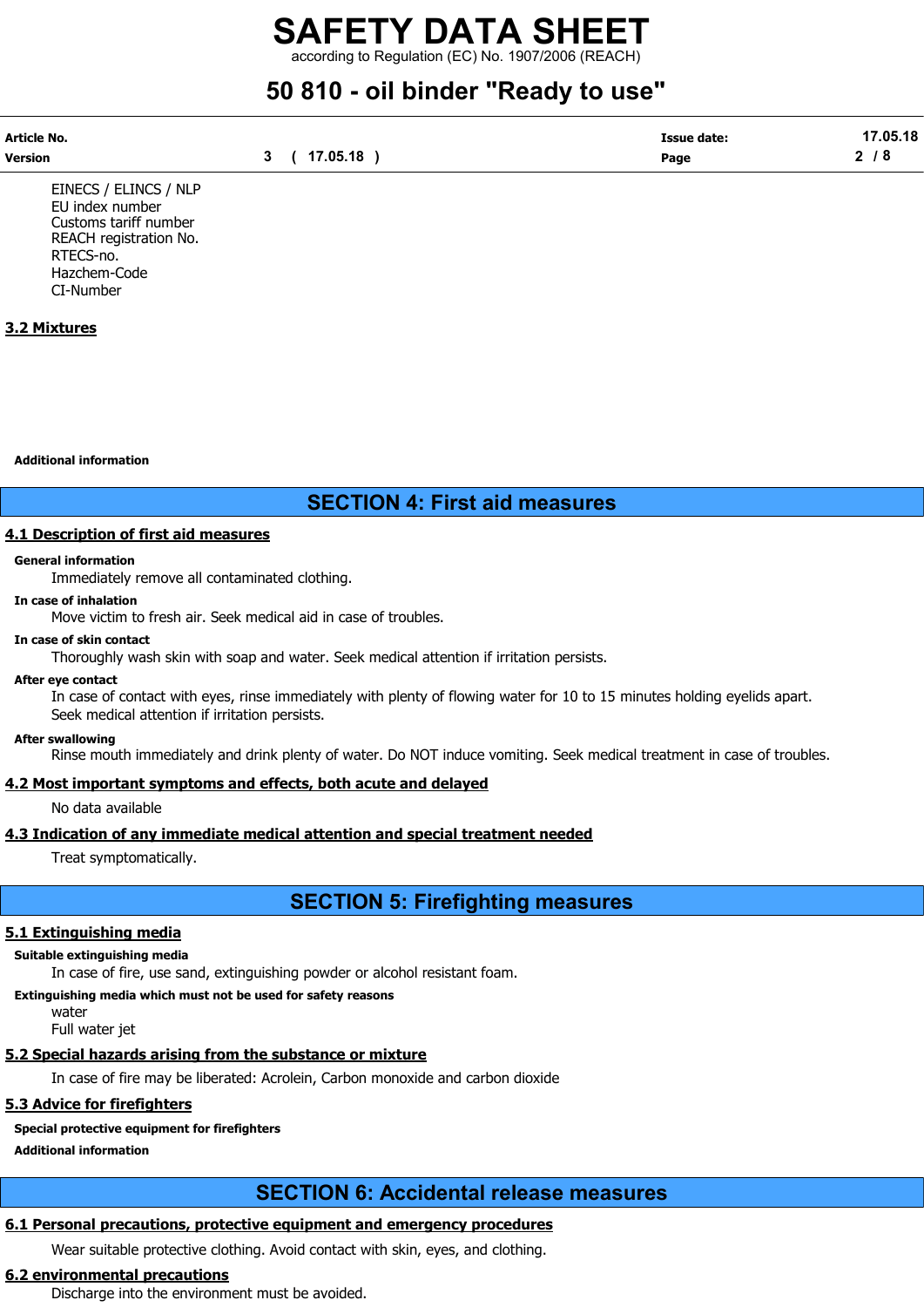according to Regulation (EC) No. 1907/2006 (REACH)

# 50 810 - oil binder "Ready to use"

| Article No. |              | <b>Issue date:</b> | 17.05.18 |
|-------------|--------------|--------------------|----------|
| Version     | 3 ( 17.05.18 | Page               | 3/8      |

#### 6.3 Methods and material for containment and cleaning up

Methods for cleaning up

Collect mechanically using liquid-binding material (sand, diatomaceous earth, universal binding agents). Dispose of waste in accordance with local, state, and federal regulations. Do not pick up with the help of saw-dust or other combustible substances.

#### Additional information

#### 6.4 Reference to other sections

Safe handling: see section 7 Disposal: see section 13

### SECTION 7: Handling and storage

#### 7.1 Precautions for safe handling

#### Advices on safe handling

Handle in accordance with good industrial hygiene and safety practice. Provide adequate ventilation.

#### Precautions against fire and explosion

Spontaneous ignition possible through autoxidation of cloths soaked in the product.

#### 7.2 Conditions for safe storage, including any incompatibilities

#### Requirements for storerooms and containers

Store in a well-ventilated place. Keep container tightly closed. storage temperature 10 - 30 °C

#### Hints on joint storage Storage class Further details

Protect from light.

#### 7.3 Specific end use(s)

No special measures necessary if stored and handled as prescribed.

#### SECTION 8: Exposure controls/personal protection

#### 8.1 Control parameters

#### 8.2 Exposure controls

#### Occupational exposure controls

#### Respiratory protection

With correct and proper use, and under normal conditions, breathing protection is not required.

#### Hand protection

Observe glove manufacturer's instructions concerning penetrability and breakthrough time.

Eye protection

**Goggles** 

#### Body protection

Protect skin by using skin protective cream. Wear suitable protective clothing.

General protection and hygiene measures<br>Wash hands before breaks and after work. Wash contaminated clothing prior to re-use.

### SECTION 9: Physical and chemical properties

#### 9.1 information on basic physical and chemical properties

| Form         | liauid                |
|--------------|-----------------------|
| Colour       | weak yellowish, clear |
| <b>Odour</b> | characteristic        |

|                               | min    | max |
|-------------------------------|--------|-----|
| Initial boiling point and     |        |     |
| boiling range                 |        |     |
| Melting point/freezing point  |        |     |
| Flash point/flash point range | $\sim$ |     |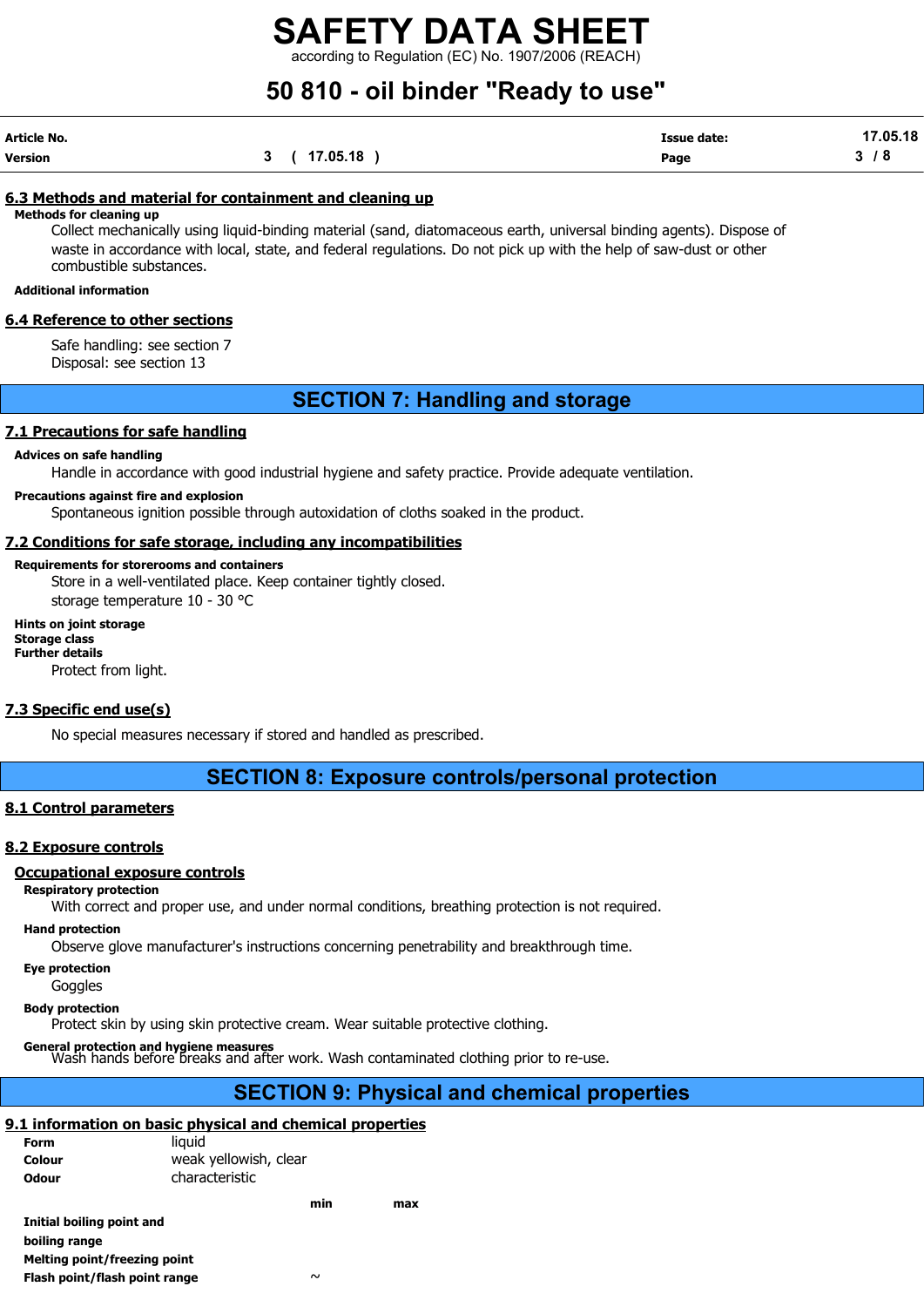according to Regulation (EC) No. 1907/2006 (REACH)

# 50 810 - oil binder "Ready to use"

| Article No.                                                          |                |          |                        |       | <b>Issue date:</b> | 17.05.18 |
|----------------------------------------------------------------------|----------------|----------|------------------------|-------|--------------------|----------|
| Version                                                              | 3 <sup>1</sup> | $\left($ | $17.05.18$ )           |       | Page               | 4/8      |
|                                                                      |                |          | 350 °C                 |       |                    |          |
| <b>Flammability</b>                                                  |                |          |                        |       |                    |          |
| <b>Ignition temperature</b>                                          |                |          |                        |       |                    |          |
| <b>Auto-ignition temperature</b><br><b>Explosion limits</b>          |                |          | 420 °C                 |       |                    |          |
| <b>Refraction index</b>                                              |                |          |                        |       |                    |          |
| Partition coefficient: n-octanol/water<br><b>Danger of explosion</b> |                |          |                        |       |                    |          |
| Vapour pressure                                                      |                |          |                        |       |                    |          |
| <b>Density</b>                                                       |                |          | 0,94<br>$\sim$<br>kg/l |       |                    |          |
| <b>PH</b> value                                                      |                |          |                        |       |                    |          |
| <b>Viscosity dynamic of</b>                                          |                |          | 30                     | 20 °C |                    |          |
| Viscosity dynamic up to                                              |                |          | 40 mPas                | 20 °C |                    |          |
| <b>Viscosity kinematic of</b>                                        |                |          |                        |       |                    |          |
| Viscosity kinematic up to                                            |                |          |                        |       |                    |          |

#### 9.2 Other information

SECTION 10: Stability and reactivity

#### 10.1 Reactivity

Materials soiled with product such as cleaning rags, tissues and protective clothing, may ignite spontaneously a few hours later.

#### 10.2 Chemical stability

#### 10.3 Possibility of hazardous reactions

#### 10.4 Conditions to avoid

Take action to prevent static discharges.

#### 10.5 Incompatible materials

strong oxidizing agents

#### 10.6 Hazardous decomposition products

In case of fire may be liberated: Carbon monoxide and carbon dioxide

### SECTION 11: Toxicological information

#### 11.1 Information on toxicological effects

Acute toxicity In case of inhalation No data available After swallowing No data available In case of skin contact No data available After eye contact No data available

#### Practical experience

General remarks

#### Toxicological tests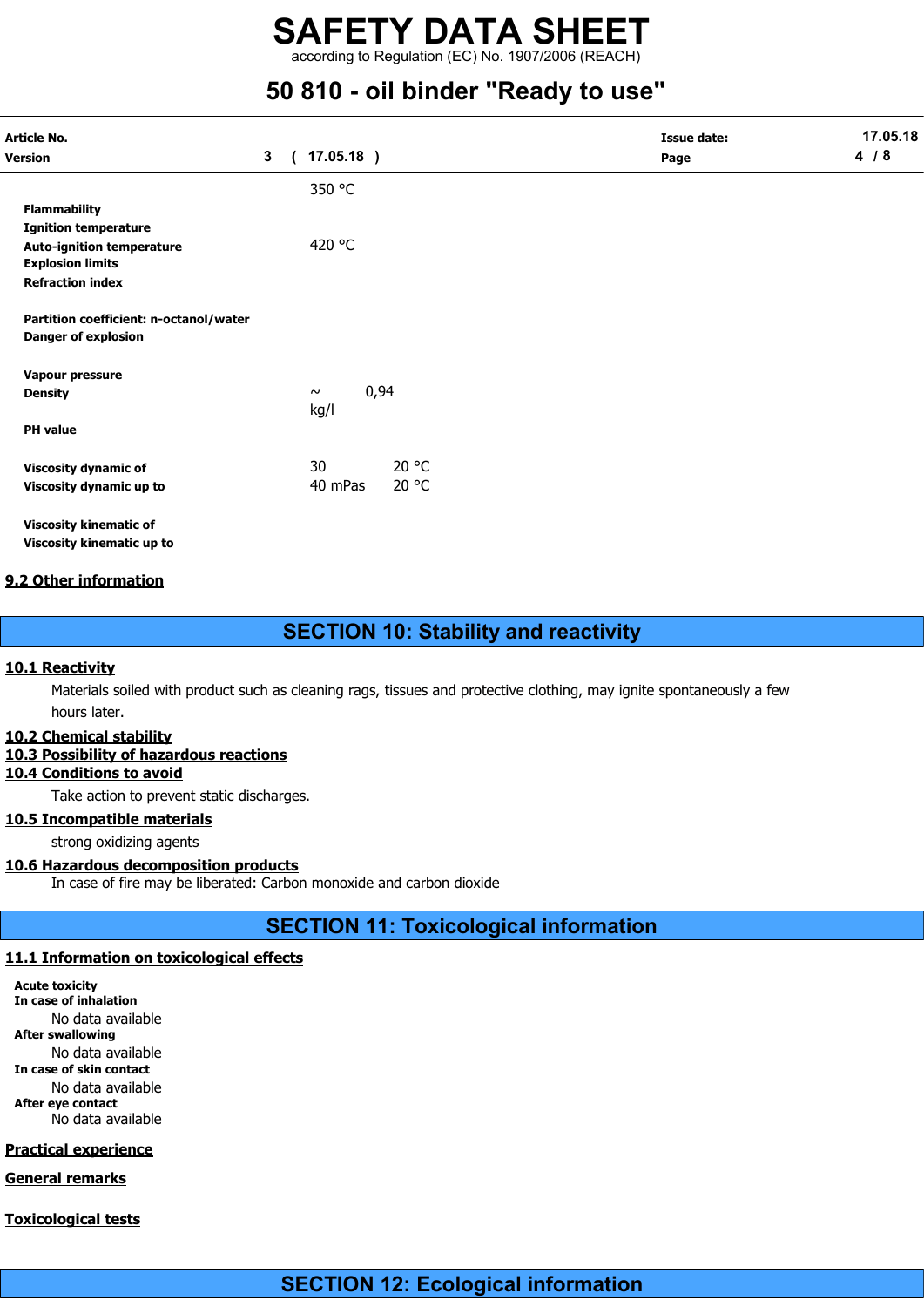according to Regulation (EC) No. 1907/2006 (REACH)

# 50 810 - oil binder "Ready to use"

| Article No. |              | <b>Issue date:</b> | 17.05.18 |
|-------------|--------------|--------------------|----------|
| Version     | 3 ( 17.05.18 | Page               | 5/8      |

#### 12.1 Toxicity

| <b>Aquatic toxicity</b>    |   |
|----------------------------|---|
| <b>Water Hazard Class</b>  |   |
| WGK catalog number         | 0 |
| <b>General information</b> |   |

#### 12.2 Persistence and degradability

Further details Oxygen demand

#### 12.3 Bioaccumulative potential

Bioconcentration factor (BCF) Partition coefficient: n-octanol/water

#### 12.4 Mobility in soil

No data available

#### 12.5 Results of PBT and vPvB assessment

No data available

#### 12.6 Other adverse effects

General information

#### Ecotoxicological effects

SECTION 13: Disposal considerations

#### 13.1 Waste treatment methods

#### Product

Waste key number 080 111 waste paint and varnish other than those mentioned in 08 01 11 Recommendation

#### Contaminated packaging

Waste key number

#### Recommendation

Non-contaminated packages may be recycled. Handle contaminated packages in the same way as the substance itself.

#### Additional information

SECTION 14: Transport information

#### 14.1 UN number

#### 14.2 UN proper shipping name

ADR, ADN No dangerous good in sense of these transport regulations. IMDG, IATA

#### 14.3 Transport hazard class(es)

ADR, ADN IMDG IATA

#### 14.4 Packing group

#### 14.5 Environmental hazards

Marine Pollutant - IMDG

Marine Pollutant - ADN

### 14.6 Special precautions for user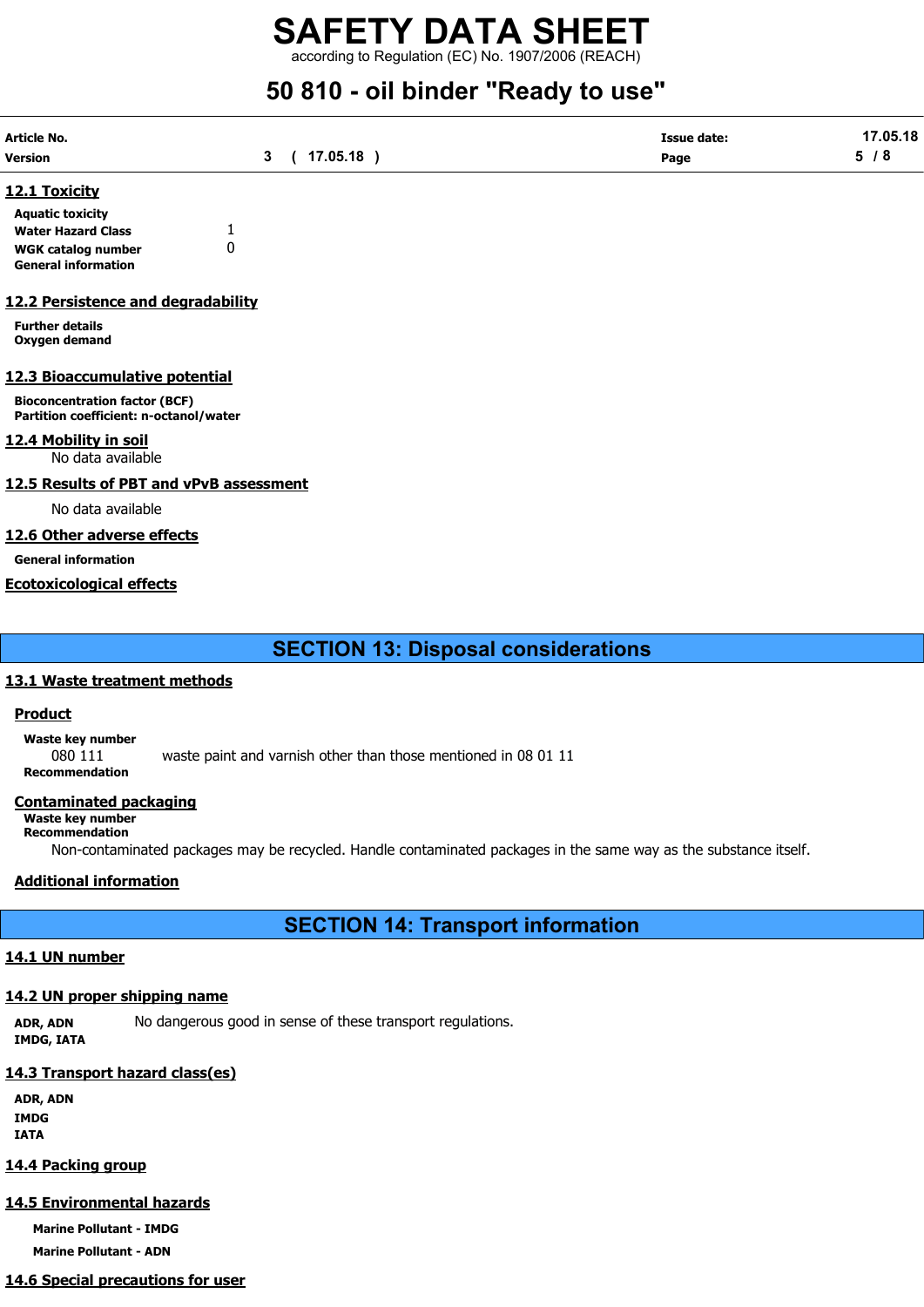according to Regulation (EC) No. 1907/2006 (REACH)

# 50 810 - oil binder "Ready to use"

| Article No. |          | <b>Issue date:</b> | 17.05.18 |
|-------------|----------|--------------------|----------|
| Version     | 17.05.18 | Page               |          |

#### Land transport

Code: ADR/RID Kemmler-number Hazard label ADR Limited quantities Contaminated packaging: Instructions Contaminated packaging: Special provisions Special provisions for packing together Portable tanks: Instructions Portable tanks: Special provisions Tank coding Tunnel restriction Remarks EQ Special provisions

#### Inland waterway craft

Hazard label Limited quantities Transport permitted Equipment necessary Ventilation Remarks EQ Special provisions

#### Sea transport

EmS Special provisions Limited quantities Contaminated packaging: Instructions Contaminated packaging: Special provisions IBC: Instructions IBC: Provisions Tank instructions IMO Tank instructions UN Tank instructions Special provisions Stowage and segregation Properties and observations Remarks EQ

#### Air transport

Hazard Passenger Passenger LQ **Cargo** ERG Remarks EQ Special Provisioning

### 14.7 Transport in bulk according to Annex II of MARPOL 73/78 and the IBC Code

No data available

## SECTION 15: Regulatory information

### 15.1 Safety, health and environmental regulations/legislation specific for the substance or mixture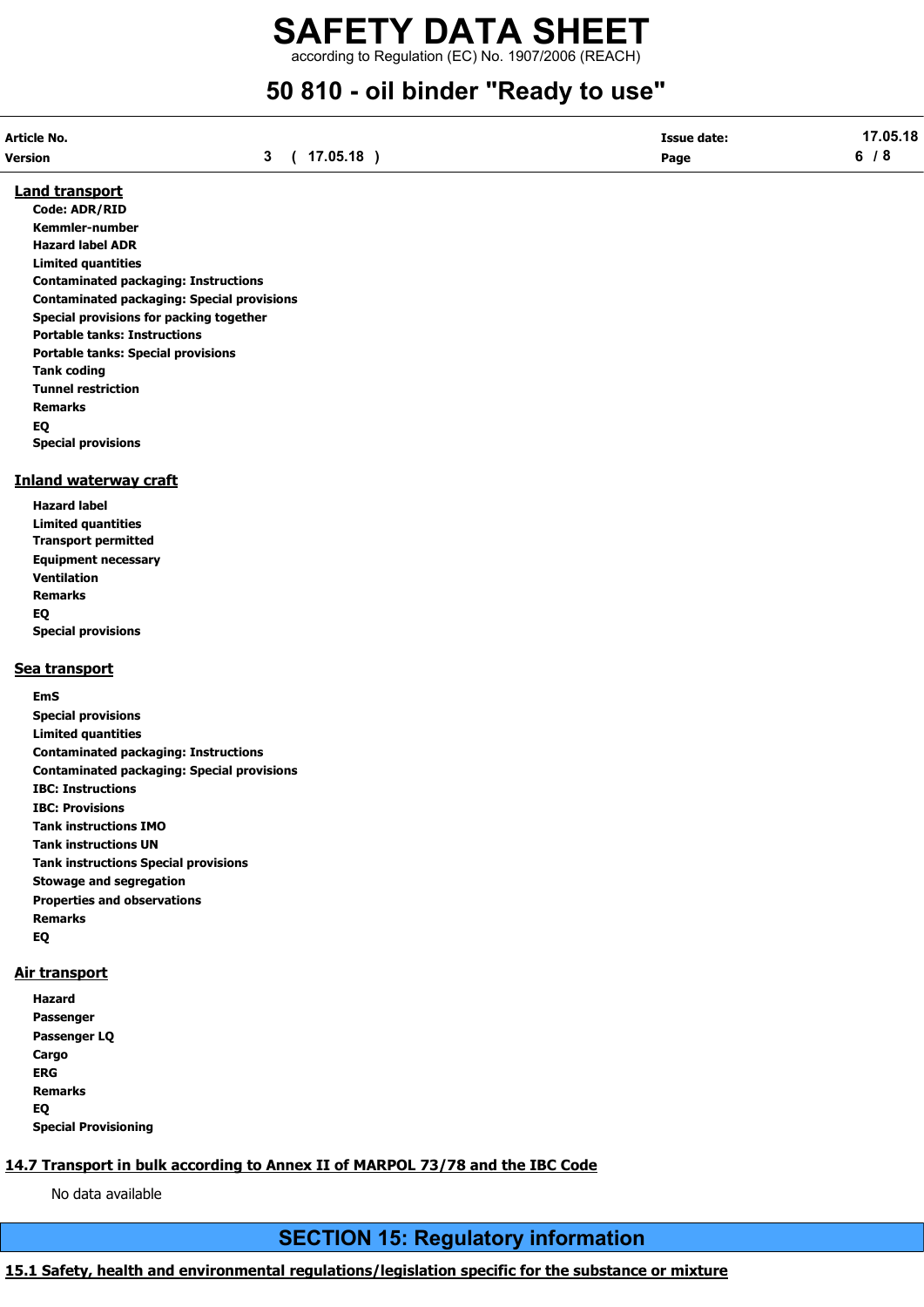according to Regulation (EC) No. 1907/2006 (REACH)

# 50 810 - oil binder "Ready to use"

| Article No. |              | <b>Issue date:</b> | 17.05.18 |
|-------------|--------------|--------------------|----------|
| Version     | 3 ( 17.05.18 | Page               | 7/8      |

#### National regulations

#### **Europe**

Contents of VOC [%] Contents of VOC  $[a/L]$ Further regulations, limitations and legal requirements

#### **Germany**

| <b>Storage class</b>                                           |    |
|----------------------------------------------------------------|----|
| <b>Water Hazard Class</b>                                      | 1. |
| <b>WGK catalog number</b>                                      | 0  |
| <b>Incident regulation</b>                                     |    |
| <b>Information on working limitations</b>                      |    |
| <b>Further regulations, limitations and legal requirements</b> |    |

#### Denmark

Further regulations, limitations and legal requirements

#### **Hungary**

Further regulations, limitations and legal requirements

#### Great Britain

Further regulations, limitations and legal requirements

#### **Switzerland**

Contents of VOC [%]  $<$  1 % Further regulations, limitations and legal requirements

#### USA

Further regulations, limitations and legal requirements Federal Regulations State Regulations

#### **Japan**

Further regulations, limitations and legal requirements

#### Canada

Further regulations, limitations and legal requirements

#### 15.2 Chemical Safety Assessment

## SECTION 16: Other information

#### Further information

#### Hazard statements (CLP)

#### Further information

This information is abased on our current state of knowledge and describes the security standards applicable to our product for the purpose provided. The information provided here does not constitute a legally binding warranty of specific characteristics or of suitability for a specific application use of the product is thus to be adapted to the user's special conditions and checked by preliminary tests. We are thus unable to guarantee product characteristics or accept an liability for damage arising in connection with the use of our products.

#### Literature

For abbreviations and acronyms, see: ECHA Guidance on information requirements and chemical safety assessment, chapter